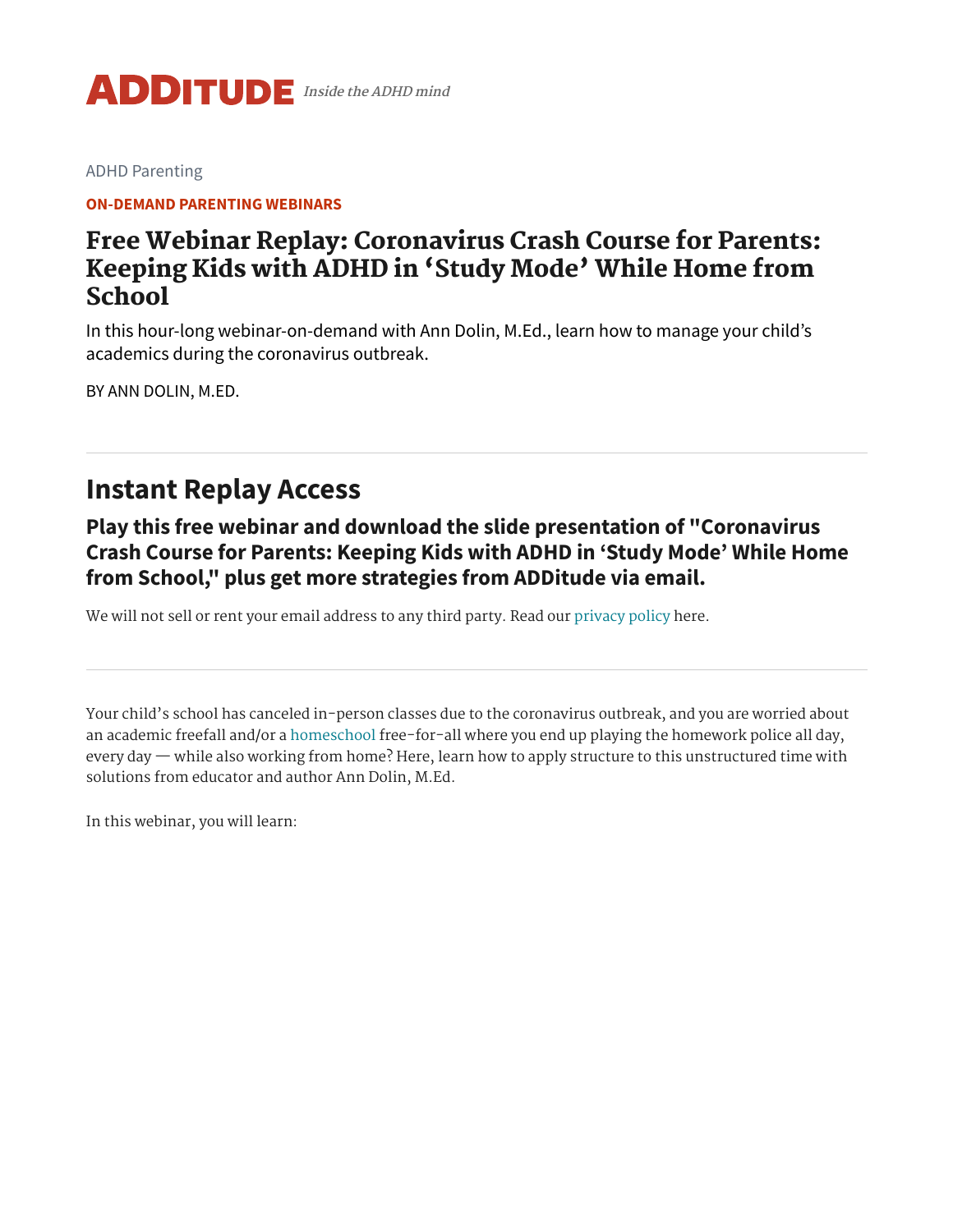

- Create simple [routines](https://www.additudemag.com/download/adhd-schedules-family-routines/) throughout the day to help kids stay focused academically
- Foster independence in their work, so you don't have to take on the role of 'homeschool police'
- Set up a schedule for the right time of day and length of time for learning
- Create a balance of learning and free time to increase motivation based on your child's age
- Encourage the right use of digital devices (just enough and not too much)
- Use the best tools and resources, even if you have no background in teaching

Webinar replays include:

- Slides accompanying the webinar
- Related resources from ADDitude
- Free newsletter updates about ADHD
- An opportunity to receive a certificate of attendance